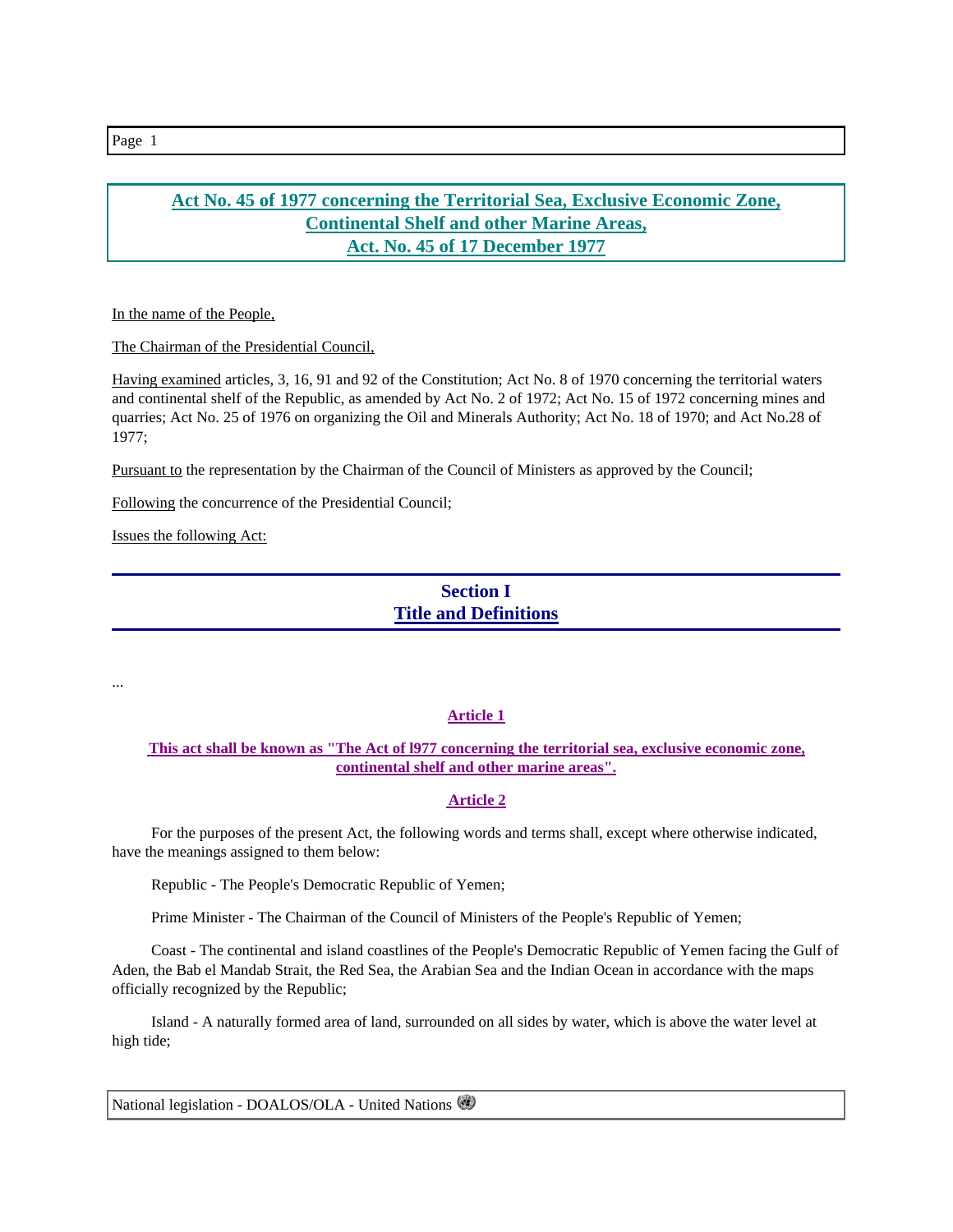Continental Shelf - The sea-bed and subsoil thereof extending beyond the territorial sea throughout the natural prolongation of the Republic's land territory to the outer limit of the continental margin, or to a distance of 200 nautical miles from the baselines from which the breadth of the territorial sea is measured where the outer edge of the continental margin does not extend to that distance;

 Contiguous zone - An expanse of water beyond the territorial sea of the Republic and adjacent to it as defined in article 11 of the present Act;

Bay - Any indentation or inlet or fjord or creek in the coastline or land protrusion in the sea;

 Low-tide elevation - A naturally formed area of land which is surrounded by and above water at low tide but submerged at high tide;

 Pollution of the marine environment - The introduction by man, directly or indirectly, of matter or energy into the marine environment resulting in such deleterious effects as harm to living resources, hazards to human health, hindrance to marine activities, including fishing and other legitimate uses of the sea, impairment of quality for use of sea water and reduction of amenities;

Nautical mile - One thousand eight hundred and fifty-two (1,852) metres.

# **Section II The Territorial Sea and Contiguous Zone**

#### **Article 3**

 The territorial sea, its bed and subsoil thereof as well as the airspace above it are subject to the sovereignty of the Republic.

#### **Article 4**

 The territorial sea extends beyond the internal waters to a distance of 12 nautical miles seaward, measured from the straight baseline or from the low-water line along the coast as marked on large-scale charts officially recognized by the Republic.

#### **Article 5**

The baselines from which the territorial sea of the Republic is measured shall be as follows:

(a) Where the coast is wholly open to the sea: lines drawn from the low-water mark along the coast;

 (b) In the case of islands situated on atolls or of islands having fringing reefs: lines drawn seaward from the low-water line of the reef;

 (c) In the case of a bay facing the sea: lines drawn from one end of the land at the entrance of the bay to the other;

 (d) In the case of a port or harbour: lines drawn along the seaward side of the outermost harbour installations or roadsteads and lines also drawn between the tips of these installations;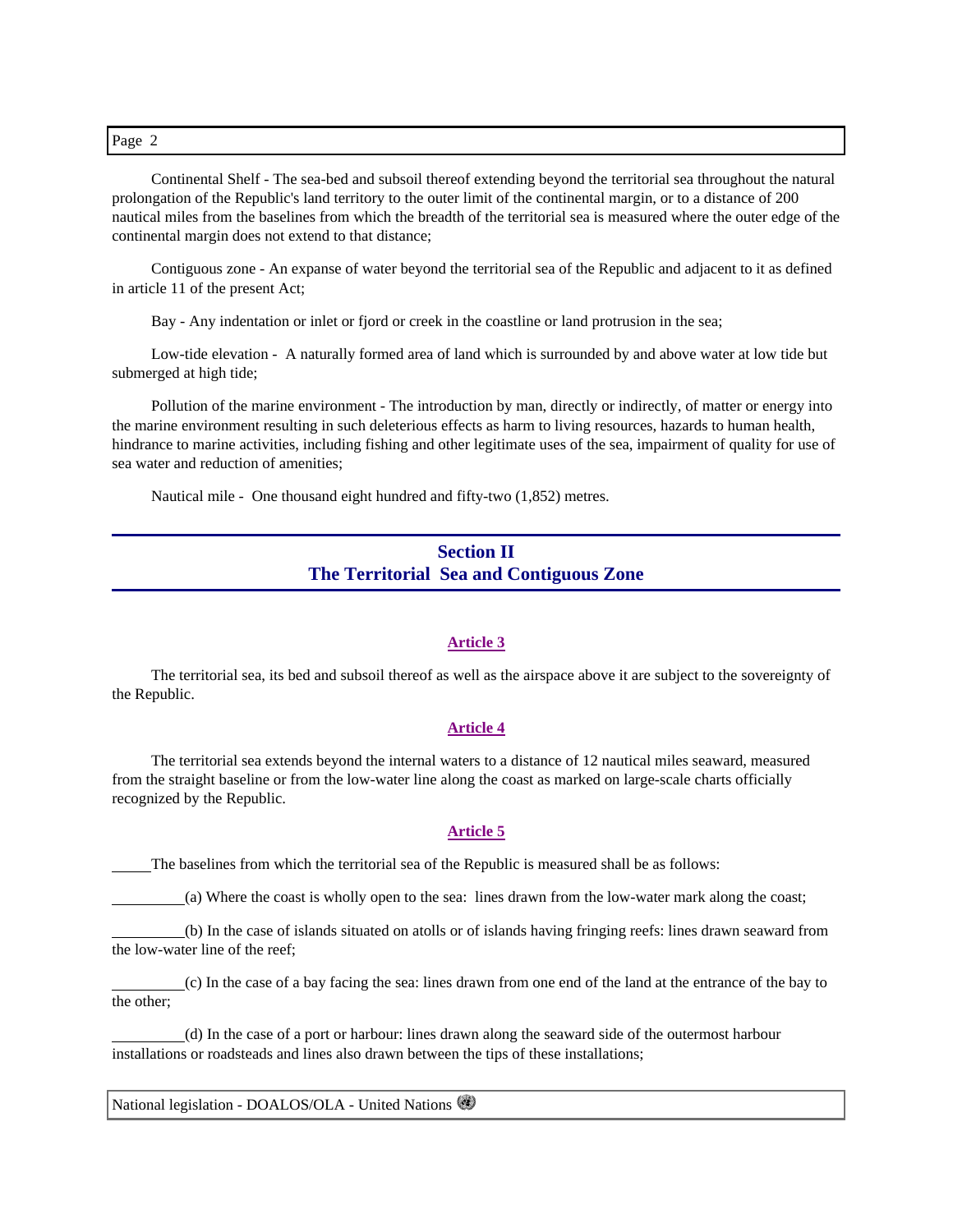(e) Where there is a low-tide elevation at a distance not exceeding twelve nautical miles from the coast: lines drawn from the low-water line of those elevations;

 (f) In localities where the coastline is deeply indented, curved or cut into, or if there is a fringe of islands along the continental coast: straight baselines joining appropriate points.

#### **Article 6**

 (a) Foreign ships shall enjoy the right of innocent passage through the territorial sea of the Republic. Such passage is innocent so long as it is not prejudicial to the security, integrity and independence of the Republic.

 (b) Passage of a foreign ship or submarine or underwater vehicle shall not be deemed innocent if in the territorial sea it engages in any of the following activities:

(i) Any threat or use of force against the sovereignty, territorial integrity or independence of the State;

(ii) Any exercise or practice of any kind;

(iii) Any act aimed at collecting information to the prejudice of the defence or security of the Republic;

(iv) The launching, landing or taking on board of any aircraft or military device;

 (v) The embarking or disembarking of any currency, person or commodity contrary to the immigration, security, customs, fiscal or sanitary laws and regulations in force;

 (vi) Any act of wilful and serious pollution prejudicial to human health, living resources or the marine environment;

(vii) Any act of exploration, exploitation, or drilling for renewable or non-renewable natural resources;

(viii) Any survey or research activities;

 (ix) Any act aimed at interfering with any systems of communication or any other facilities, installations or equipment;

(x) Any activity which is not related to passage or is designed as to hamper international navigation.

#### **Article 7**

 (a) The entry of foreign warships, including submarines and other underwater vehicles, into and their passage through the territorial sea shall be subject to prior authorization from the competent authorities in the Republic.

 (b) Submarines and other underwater vehicles are required to navigate on the surface and to show their flag while passing through the territorial sea.

#### **Article 8**

 Foreign nuclear-powered ships or ships carrying nuclear substances or any other radioactive substances or materials shall give the competent authorities in the Republic prior notification of their entry into and passage through the territorial sea.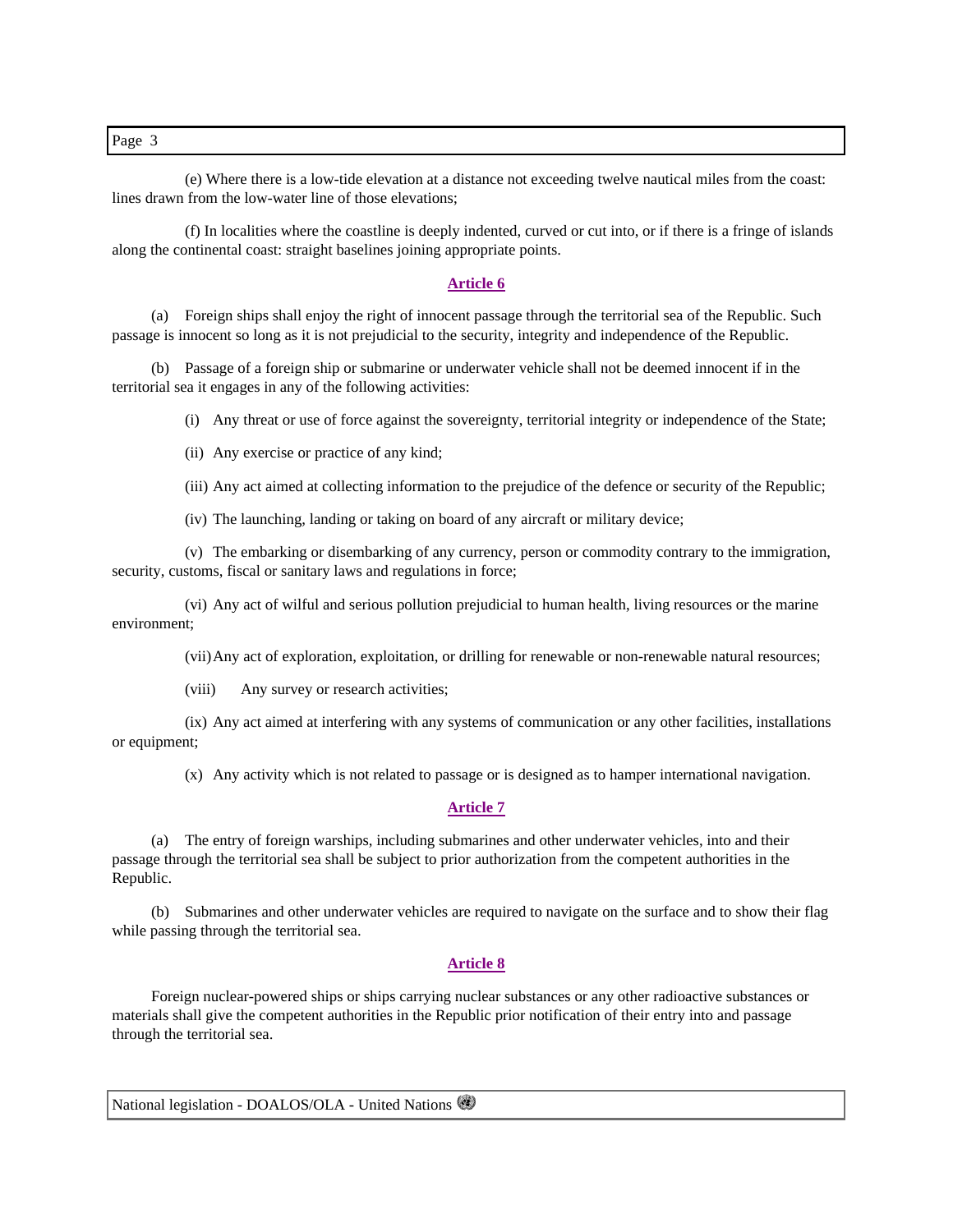### **Article 9**

 The competent authorities shall have the right to take all necessary measures in the territorial sea to prevent passage which is not innocent as well as to suspend the admission of all or some foreign ships to specified areas of the territorial sea should the public interest so require, provided that such areas shall be specified in a prior notification.

#### **Article 10**

 Foreign ships exercising the right of innocent passage in the territorial sea shall comply with the laws and regulations in effect in the Republic, as well as with the rules of international law and, in particular, such laws and regulations relating to transport and navigation.

#### **Article 11**

 The outer limit of the contiguous zone shall be the line every point of which is at a distance of 24 nautical miles from the nearest point of the baseline referred to in article 4 above.

#### **Article 12**

The authorities of the Republic have the right to impose, in the contiguous zone, the control necessary to:

 (a) Prevent any infringement of its security, customs, sanitary and fiscal laws and regulations within its territory or territorial sea;

 (b) Punish infringement of the above laws and regulations whether committed within its territory or within its territorial sea.

...

## **Section III The Exclusive Economic Zone**

#### **Article 13**

 The Republic shall have an exclusive economic zone the breadth of which extends 200 nautical miles from the baseline used to measure the territorial sea referred to in article 4 of this Act.

#### **Article 14**

 In the exclusive economic zone, including its seabed and subsoil and the superjacent water column, the Republic has:

 (a) Exclusive sovereign rights for the purpose of conserving, exploring, exploiting and managing its renewable and non-renewable natural resources, including the production of energy from the waters, currents and winds;

(b) Exclusive rights and jurisdiction with regard to the construction, repair, operation and use of artificial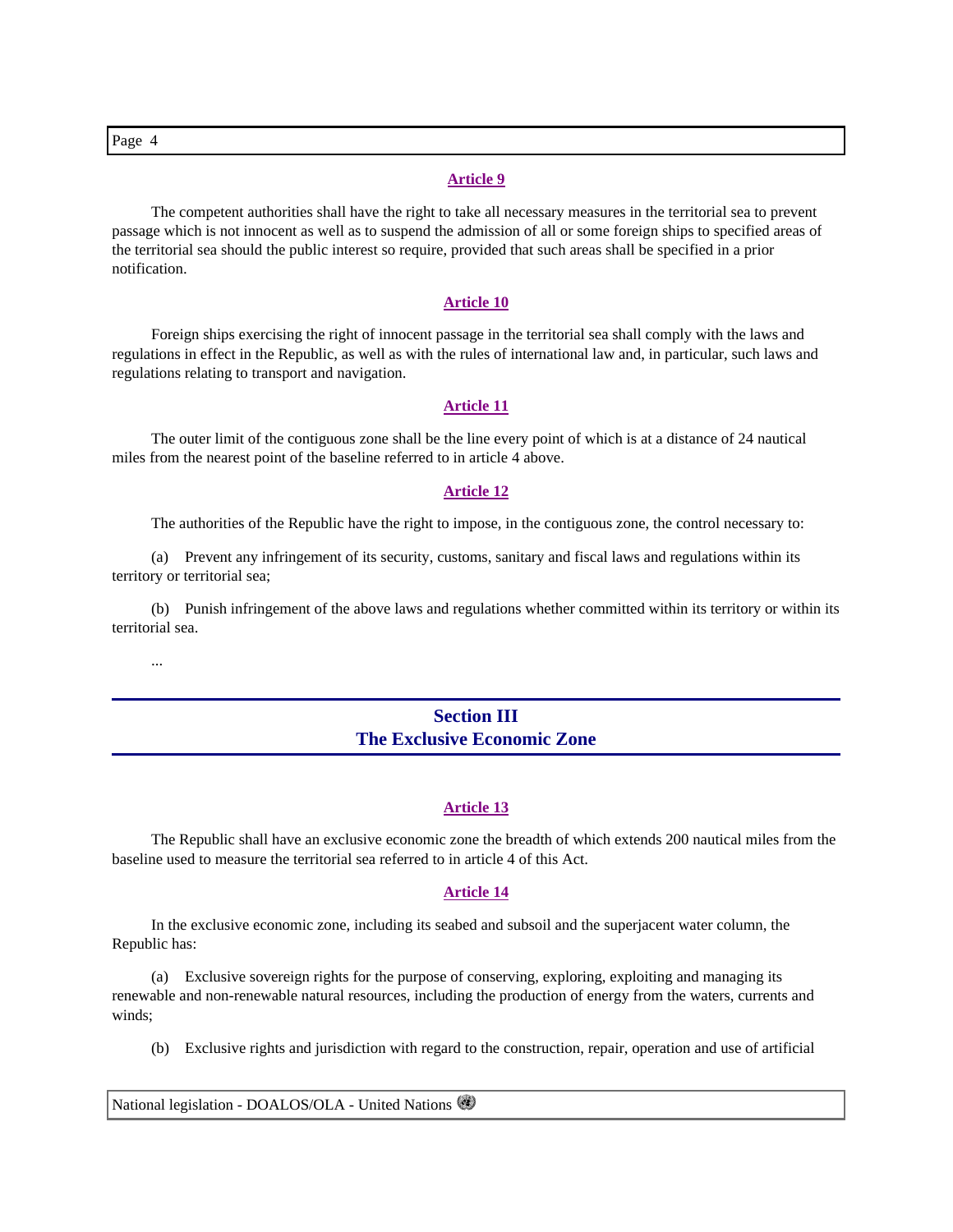islands, installations, facilities and other structures necessary for the exploration and exploitation of the exclusive economic zone of the Republic;

 (c) Exclusive jurisdiction over the marine environment with regard to its preservation and protection and to the prevention control and abatement of marine pollution, as well as to the authorization, regulation and control of scientific research:

(d) Other rights recognized in international law.

### **Article 15**

 Without prejudice to the rights pertaining to it, the Republic guarantees the freedom of navigation, overflight and laying of submarine cables and pipelines in its exclusive economic zone.

## **Section IV The Continental Shelf**

#### **Article 16**

The authorities of the Republic may, to the exclusion of others, in the continental shelf:

(a) Explore, exploit, manage and conserve its natural resources;

 (b) Construct, maintain, operate and use artificial islands, installations, facilities and other structures necessary for the exploration and exploitation of the continental shelf of the Republic;

(c) Regulate, authorize and control scientific research;

(d) Preserve and protect the marine environment and control and abate marine pollution.

## **Section V Marine Boundaries**

### **Article l7**

 (a) The demarcation of marine boundaries between the Republic and any State with adjacent or opposite coasts shall be effected, with regard to the territorial sea, the contiguous zone, the exclusive economic zone and the continental shelf, by agreement with that State;

 (b) Pending agreement on the demarcation of the marine boundaries, the limits of the territorial sea, the contiguous zone, the exclusive economic zone and the continental shelf between the Republic and any State with coasts adjacent or opposite to it, the coast of the Republic shall not be extended to more than the median or equidistance line every point of which is equal in distance form the nearest points on the baselines from which the breadth of the territorial seas of both the Republic and the other State is measured.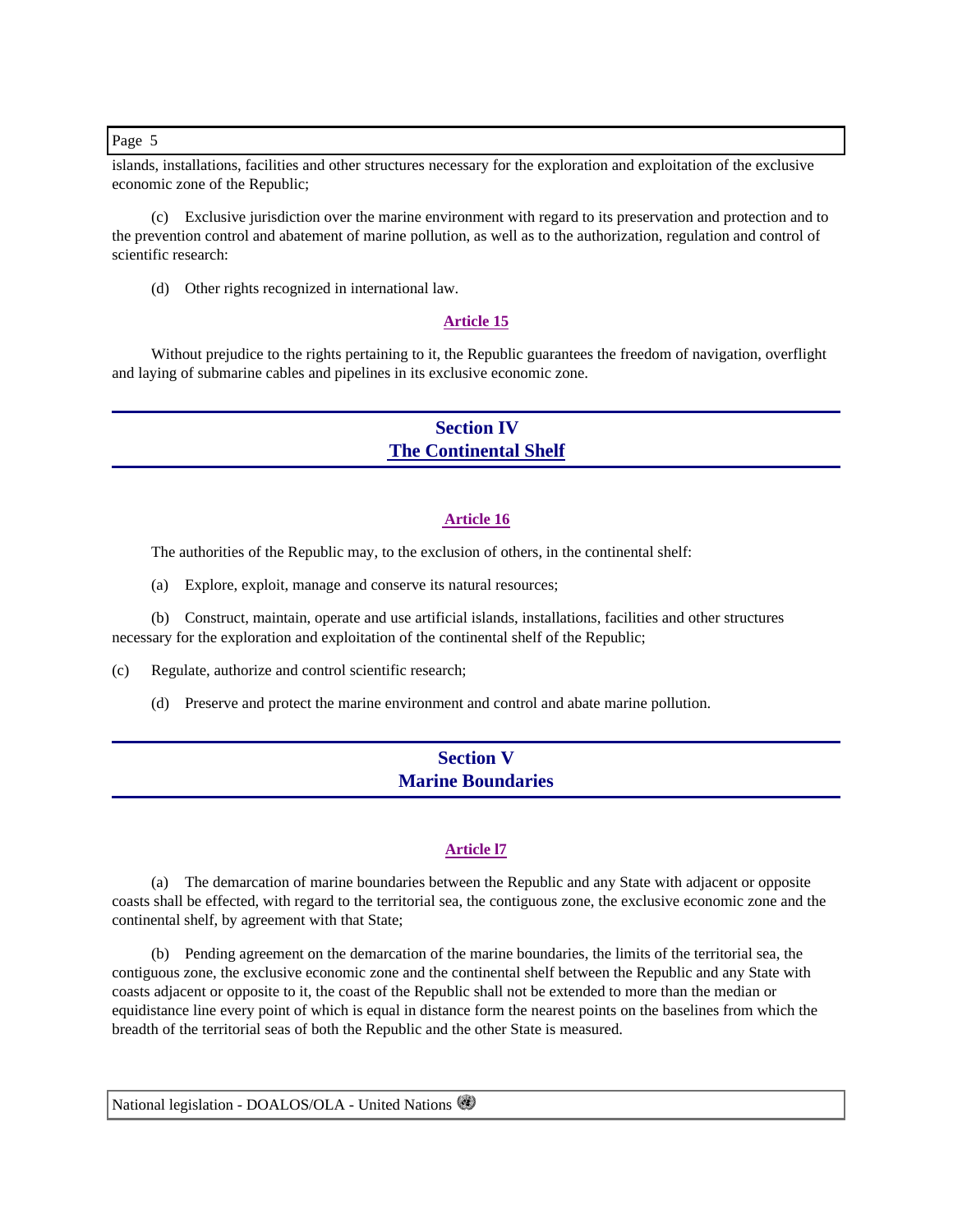## **Section VI The Island Territory**

#### **Article 18**

 Each of the islands of the Republic shall have a territorial sea, contiguous zone, exclusive economic zone and continental shelf of its own, and all provisions of this Act shall be applicable to it.

## **Section VII General Provisions**

#### **Article 19**

 In exercising its sovereign rights and jurisdiction over the territorial sea, the exclusive economic zone and the continental shelf, the Republic shall have the right to take all necessary measures aimed at ensuring the implementation of its laws and regulations.

#### **Article 20**

 Any foreign person, natural or juridical, shall be banned from exploring and exploiting the renewable and non-renewable natural resources of the territorial sea, exclusive economic zone and continental shelf of the Republic, from conducting any prospecting, drilling or search operations, undertaking any scientific research or prospecting drilling, construction or maintenance of any kind of artificial islands, stations (marine installations), devices or structures, or from conducting any operational or maintenance work for any purpose, unless he has entered into a special agreement with the Republic for this purpose or obtained a special permit from its competent authorities.

#### **Article 21**

 Without prejudice to any more severe penalty laid down in any other law, any person violating the provisions of this Act or the rules and regulations issued under it shall be subject to a penalty of not more than three years imprisonment or a fine of not more than l0,000 dinars. However, the court may also order confiscation.

### **Article 22**

 Any person causing any pollution detrimental to human health or to the living resources of the marine environment in the internal waters, territorial sea or the exclusive economic zone of the Republic shall be punished with a prison sentence of not more than one year or with a fine of not more than 5,000 dinars.

 Should such pollution result in serious harm, the penalty shall be a prison sentence of not more than three years or a fine not exceeding l0,000 dinars.

#### **Article 23**

The Prime Minister shall issue the decisions and regulations implementing and interpreting this Act.